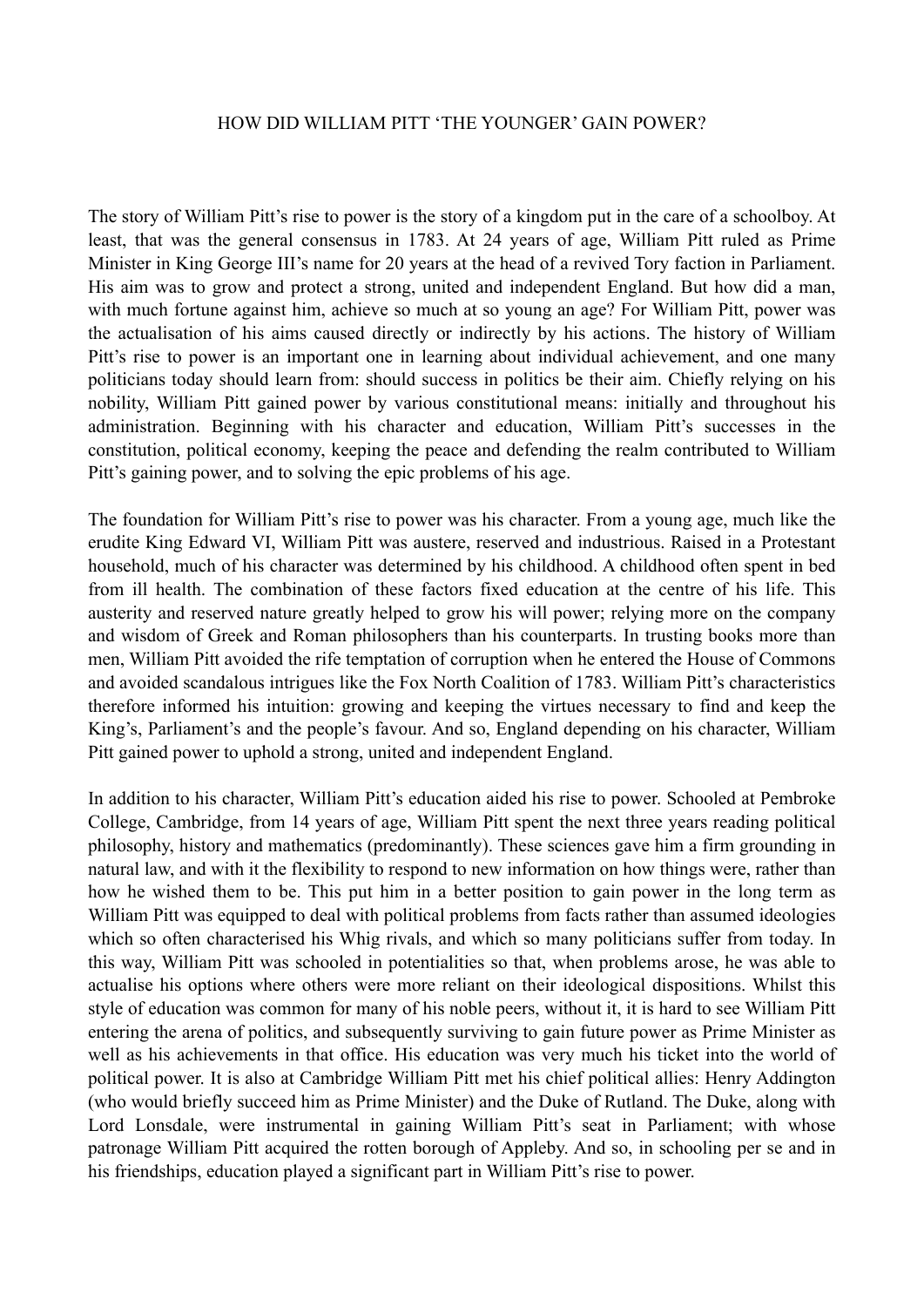With character and education considered, William Pitt's place in the English constitution helped him to gain power as well. By virtue of his father, William Pitt was of noble birth. This alone, with House Pitt's ownership of land, qualified William Pitt to stand for Parliament; a necessity that would remain so until the passing of various reform bills between 1832 and 1917. William Pitt's father, Lord Chatham, was also a Prime Minister and was given the name 'the Great Commoner' by the people of England. Such was their faith and trust in Lord Chatham's advocacy for their interests: against a corrupt King and his Whig cronies. In turn, Lord Chatham's reputation was impressed into the minds of the people: not only onto Lord Chatham, but onto his children too. An impression all the more fervent on a son who shared his father's name. The people's love of William Pitt 'the Elder' helped William Pitt 'the Younger' gain power out of reverence from the people and, like his father, from fear of the effects if his Parliamentary enemies avoided granting him power. As for the King, King George III grew increasingly suspicious of his Whigs. The turning point was the Fox North Coalition led by Charles Fox, an advocate of republic leaning reform, and Lord North, who had formerly been Prime Minister and angered many for his ineptitude and proximity to the King. The Coalition was the scapegoat needed for William Pitt to shoot into the office of Prime Minister. From his nobility and family reverence, he secured firstly his seat in Parliament and second the office of Prime Minister. Without these facts of nature, it would have been difficult for William Pitt to gain, let alone maintain, power.

After looking at his character, education and the English constitution, the next means by which William Pitt gained power was political economy. In 1776, Adam Smith published 'An Inquiry into the Nature and Causes of the Wealth of Nations'. Often described by modern audiences as the birth of capitalism, Smith's book rejected mercantilist trade policy in favour of laissez faire free market political economy, specialised and guided by the 'invisible hand'. At Pembroke, William Pitt kept on top of Smith's books, arguing in favour of a free market in Parliament and supporting merchants in the City to expand their trade. It is partially for this reason that his white statute sits opposite his father's in the Guildhall. William Pitt's support for Adam Smith's political economy secured the support of the City — then and now still a chief part of the constitution — and with it much of the mercantilist class and their wealth. Initially, William Pitt's sinking fund helped him to gain power too; as someone who could eliminate the long term debts of the realm. A debt chiefly gained by the Seven Years' War and the American War of Independence. However, the French Revolution and subsequent Napoleonic Wars failed to keep the sinking fund effective. The cost of war was greater than the money set aside to deal with England's debt. Nevertheless, the fund proved valuable in peace time and Smith's political economy, arguably, was one of the central factors that kept English war supplies better than the French's, and so prevented Napoleon's invasion of England; achieving William Pitt's aim to defend the realm and raise his honour in office.

Having explored character, education, the constitution and political economy, William Pitt's next province for gaining power was keeping the peace. Before the French Revolution, William Pitt kept up the precedent of traditional English peace keeping. When laws were violated, watchmen had criminals arrested, judges would try them and sentence them, with the aid of a 12 man jury, according to the severity of the crime. This was expected of a Prime Minister. And so, in achieving this purpose of government, William Pitt succeeded in gaining power. In the background, however, revolution was rife. With the American Revolution, republican ideals flocked over to England. As unsettling as they were at the time, these radical ideologies — with Thomas Paine as the figurehead — were exasperated by the French Revolution. The Reign of Terror in France under Maximilian Robespierre moved William Pitt; as it moved all of Christendom. By preventing public gatherings of more than six persons, William Pitt was able to gain power form the Whigs and Radicals in